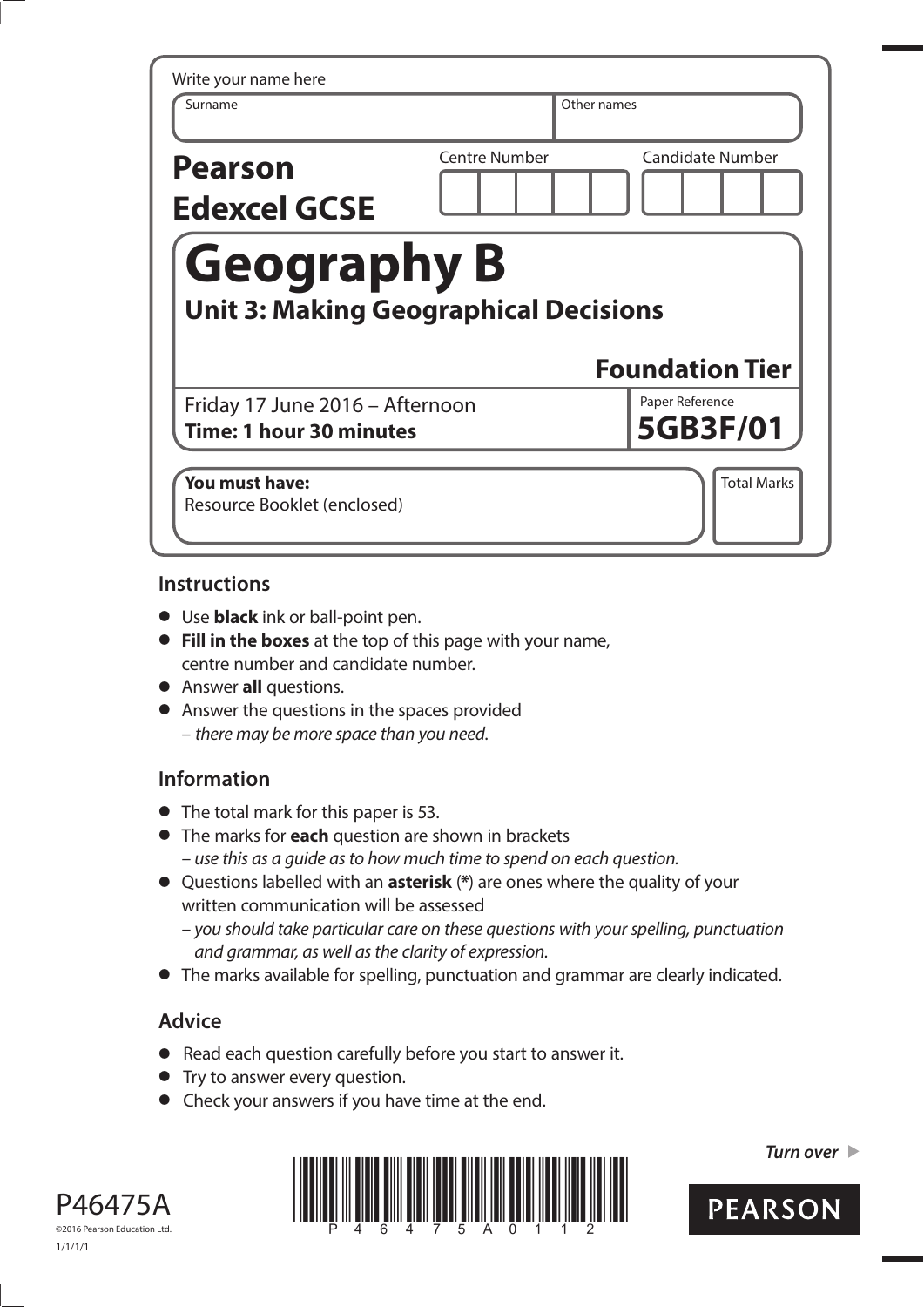#### **Answer ALL questions.**

## Some questions must be answered with a cross in a box  $\boxtimes$ . If you change your mind about an answer, put a line through the box  $\boxtimes$  and then mark your new answer with a cross  $\boxtimes$ .

- **1** Study Section 1 (pages 2 and 3) in the Resource Booklet and answer the following questions.
	- (a) (i) Which **one** of the following is the best definition of biodiversity?

**(1)**

- $\boxtimes$ **A** The natural result of a changing environment.
- $\boxtimes$ **B** The number and variety of plants and animals.
- $\mathbb{R}$ **C** The total number of animals on Earth.
- $\times$ **D** The differences between animals and plants.
- (ii) Which **one** of the following is the best definition of an 'extinction event'?

**(1)**

**DO NOT WRITE IN THIS AREA DO NOT WRITE IN THIS AREA DO NOT WRITE IN THIS AREA DO NOT WRITE IN THIS AREA DO NOT** 

**DOMOTIVIRITE IN THE SARE** 

DOMOTWRITEIN THIS AREA

**DOMORWITH MARINARY** 

- **A** When a species of animal dies out.  $\mathbb{X}$
- $\boxtimes$ **B** When the dinosaurs died out.
- $\boxtimes$ **C** When species adapt to environmental changes.
- $\boxtimes$ **D** When extinction rates are very high.

(iii) Study Figure 1a in the Resource Booklet.

 Which **one** of the following groups has the highest percentage of critically endangered species?

**(1)**

- $\boxtimes$ **A** birds
- **B** plants  $\boxtimes$
- $\mathbb{X}$ **C** fish
- $\times$ **D** mammals

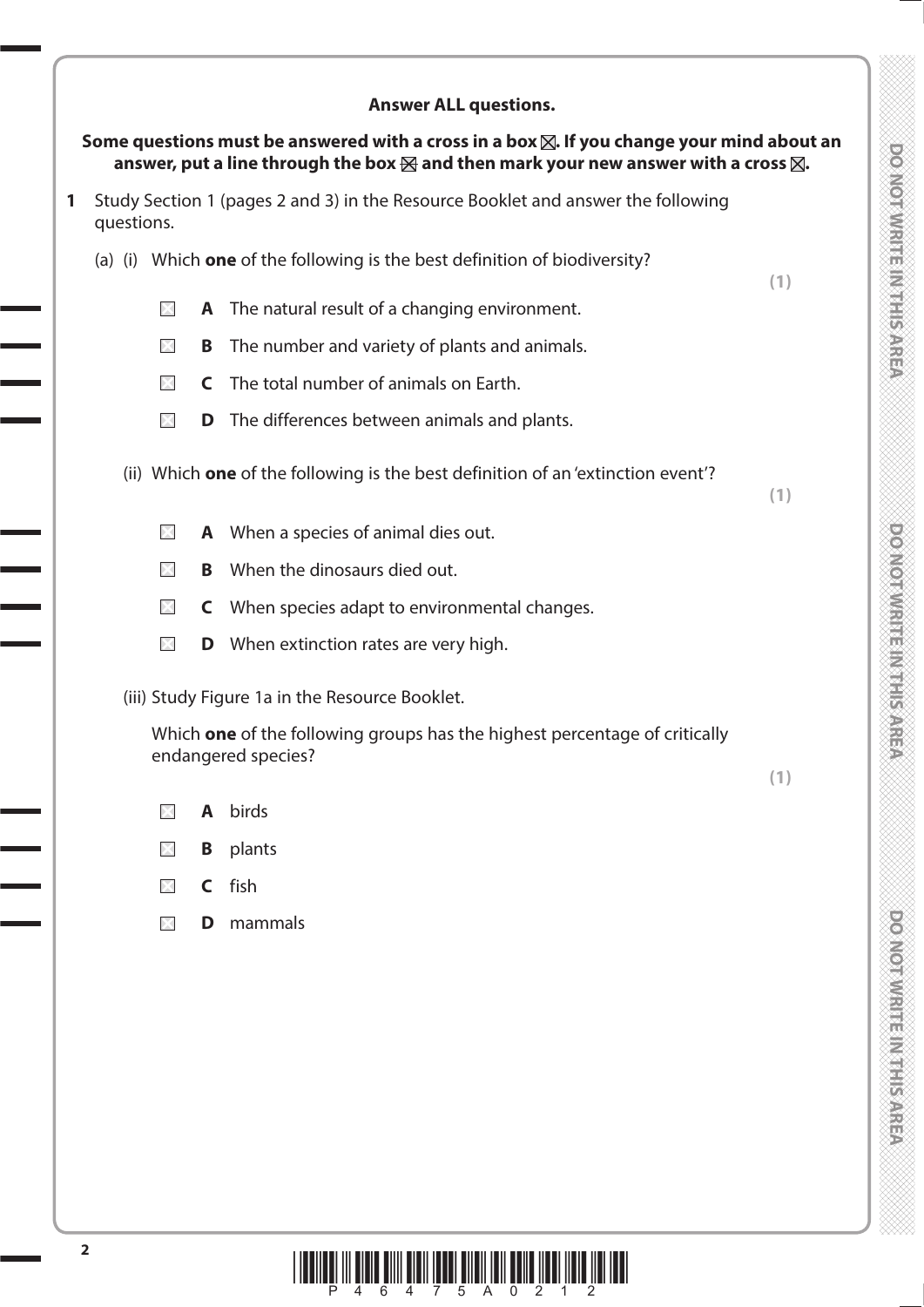|             |              | (iv) Study Figure 1b in the Resource Booklet.                                                             |     |
|-------------|--------------|-----------------------------------------------------------------------------------------------------------|-----|
|             |              | Which one of the following is the best definition of a biodiversity 'hotspot'?                            |     |
| $\boxtimes$ |              | A A tropical area where plants and animals are found.                                                     | (1) |
| X           | B            | An area that is under threat because of global warming.                                                   |     |
| $\times$    | C            | An area with a very large number of plant and animal species.                                             |     |
| $\times$    | D            | An area that is protected from further development.                                                       |     |
|             |              | (v) Which one of the following is the best description of the distribution of<br>biodiversity 'hotspots'? |     |
| $\times$    |              | A Mostly in the developing world.                                                                         | (1) |
| $\times$    | B            | Mostly in the developed world.                                                                            |     |
| $\times$    | $\mathsf{C}$ | Mostly in Asia.                                                                                           |     |
| $\times$    | D            | Mostly in Africa.                                                                                         |     |
|             |              | (ii) Suggest one reason why some species might be more at risk than others.                               | (2) |
|             |              | (Total for Question 1 = 9 marks)                                                                          |     |
|             |              |                                                                                                           |     |

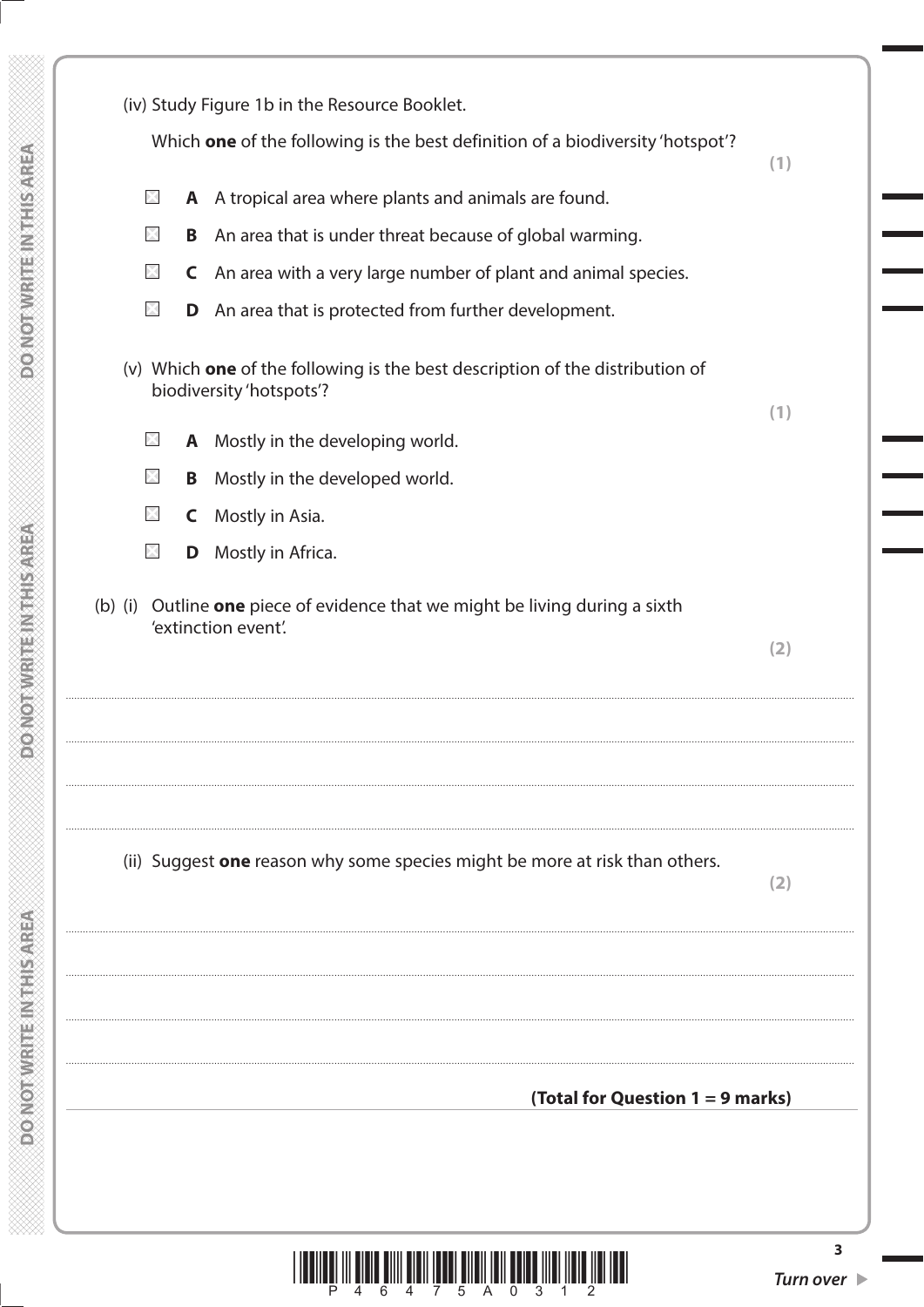**DO NOT WRITE IN THIS AREA DO NOT WRITE IN THIS AREA DO NOT WRITE IN THIS AREA DO NOT WRITE IN THIS AREA DO NOT** powowwaterwaters.



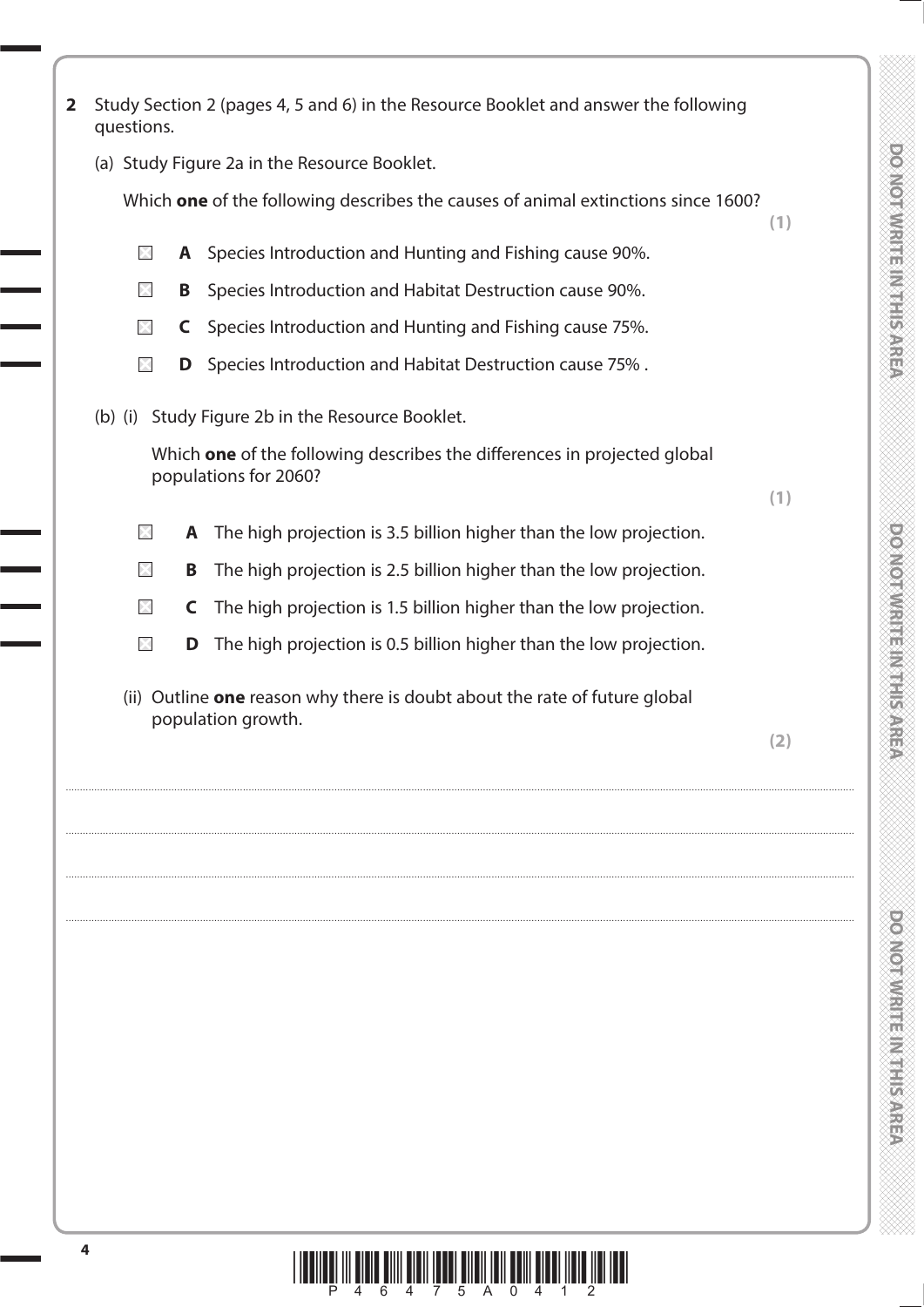(c) (i) Study Figure 2c in the Resource Booklet. Which continent has the highest projected population growth rate between 2015 and 2060?  $(1)$ A South America  $\boxtimes$ Africa  $\mathbf{B}$  $\times$ Europe  $\boxtimes$  $\mathsf{C}$ **D** North America  $\boxtimes$ (ii) Outline one threat to animal and plant species caused by rapid population growth.  $(2)$ (iii) Outline one reason why TNCs are buying more land in the developing world.  $(2)$ 5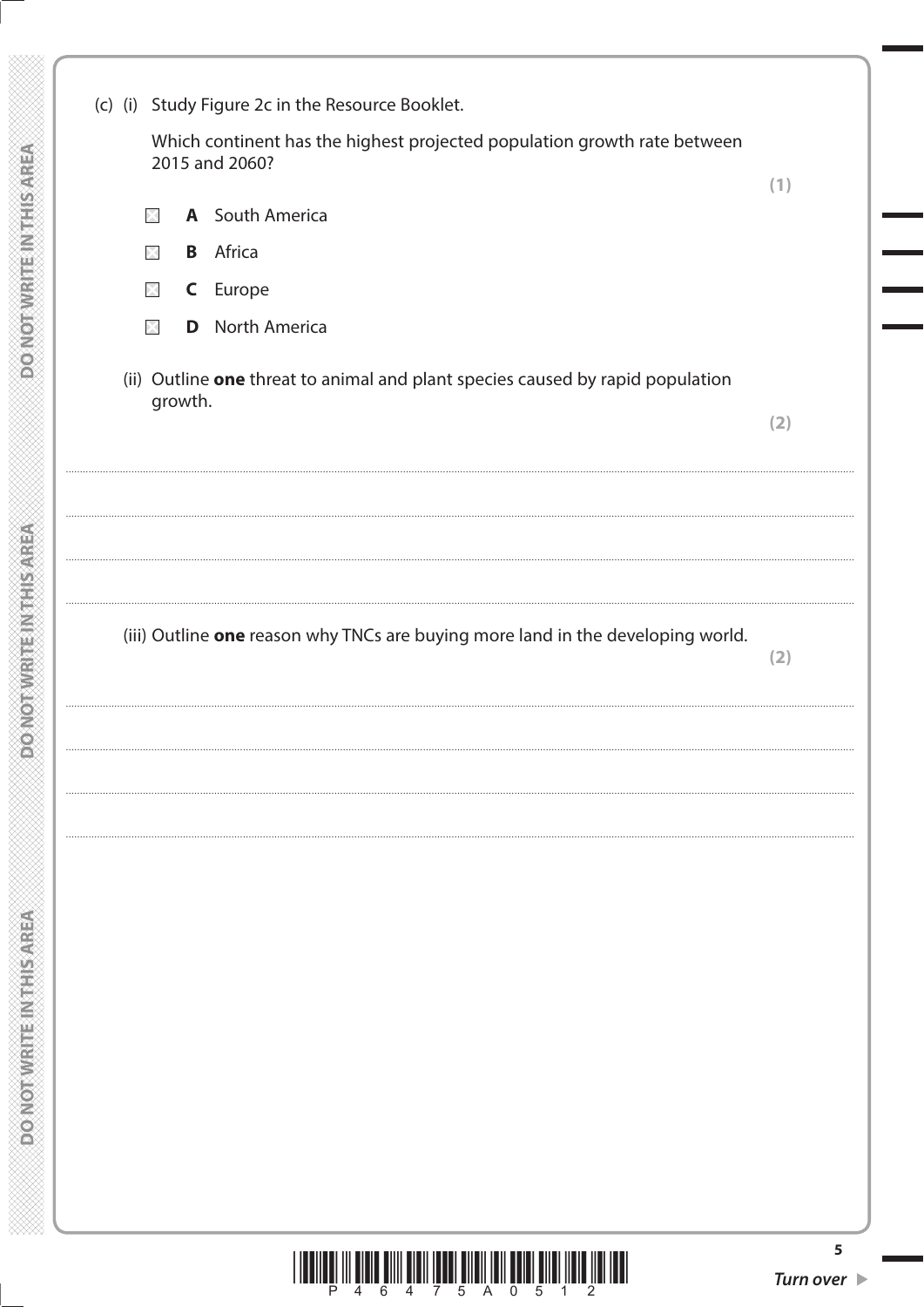| than others. |   | (iv) Outline two reasons why habitat destruction is more serious in some areas |                                |
|--------------|---|--------------------------------------------------------------------------------|--------------------------------|
|              |   |                                                                                | (4)                            |
|              |   |                                                                                |                                |
|              |   |                                                                                |                                |
|              |   |                                                                                |                                |
|              |   |                                                                                | <b>DOMORATION IS NOT STATE</b> |
| 2            |   |                                                                                |                                |
|              |   |                                                                                |                                |
|              |   |                                                                                |                                |
|              |   |                                                                                |                                |
|              |   | (d) Study Figure 2d in the Resource Booklet.                                   |                                |
| (i)          |   | Which one of the following best describes the predicted growth of GDP?         |                                |
| ×            |   | A The world economy will grow faster than it did in the past.                  | (1)                            |
| ×            | B | Developed countries will grow faster than the world economy.                   |                                |
| ×            | C | Developing countries will grow faster than they did in the past.               |                                |
|              | D | Developing countries will grow faster than developed countries.                |                                |
|              |   | (ii) Outline one way in which economic growth increases the consumption of     |                                |
| resources.   |   |                                                                                |                                |
|              |   |                                                                                | (2)                            |
|              |   |                                                                                |                                |
|              |   |                                                                                |                                |
|              |   |                                                                                |                                |
|              |   |                                                                                |                                |
|              |   |                                                                                |                                |
|              |   |                                                                                |                                |
|              |   |                                                                                | power with the with systems.   |
|              |   |                                                                                |                                |
|              |   |                                                                                |                                |
|              |   |                                                                                |                                |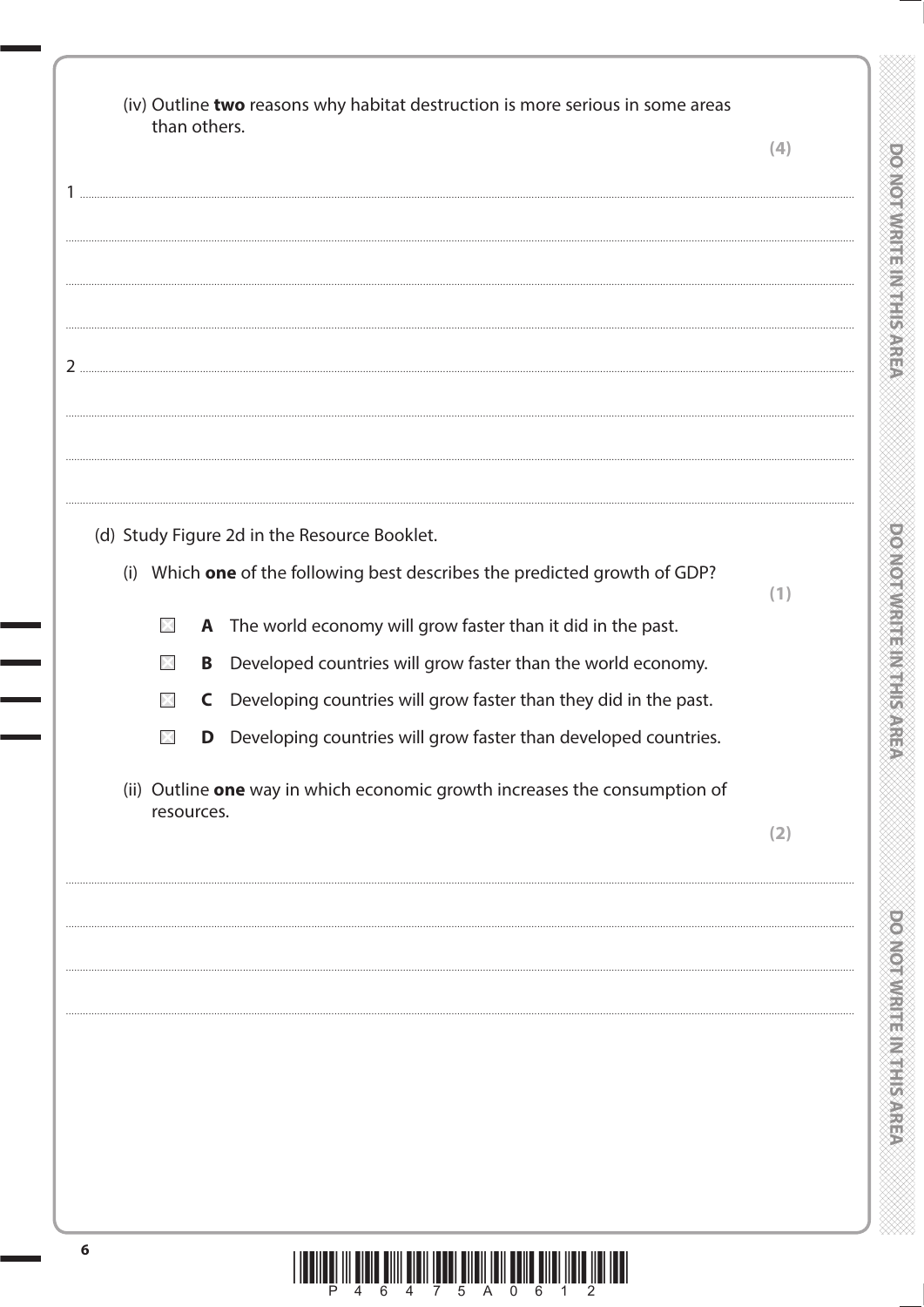|          |          | (e) Study Figure 2e in the Resource Booklet.                                              |     |
|----------|----------|-------------------------------------------------------------------------------------------|-----|
|          | in 2015? | (i) Which one of the following best describes the pattern of global consumption           |     |
|          |          |                                                                                           | (1) |
| $\times$ |          | A The poorest 20% consume more than the richest 20%.                                      |     |
| $\times$ |          | <b>B</b> The richest 20% consume less than the middle 60%.                                |     |
| $\times$ |          | C The richest 20% consume much more than the other 80%.                                   |     |
| $\times$ |          | <b>D</b> The middle 60% consume more than the richest 20%.                                |     |
|          |          | (ii) Identify the two continents where most of the world's richest 20% live.              | (2) |
| 1<br>$2$ |          |                                                                                           |     |
|          |          | (iii) Outline one social impact of the present distribution of wealth and<br>consumption. |     |
|          |          |                                                                                           | (2) |
|          |          |                                                                                           |     |
|          |          |                                                                                           |     |
|          |          |                                                                                           |     |
|          |          |                                                                                           |     |
|          |          |                                                                                           |     |
|          |          |                                                                                           |     |
|          |          |                                                                                           |     |
|          |          | (Total for Question 2 = 21 marks)                                                         |     |
|          |          |                                                                                           |     |
|          |          |                                                                                           |     |
|          |          |                                                                                           |     |
|          |          |                                                                                           |     |
|          |          |                                                                                           |     |
|          |          |                                                                                           |     |
|          |          |                                                                                           |     |
|          |          |                                                                                           |     |
|          |          |                                                                                           |     |
|          |          |                                                                                           |     |
|          |          |                                                                                           |     |

**DO NOT WRITE INTHIS AREA** 

**PO MOT WRITE INTHIS AREA** 

**DONOTWRITE INTHIS AREA** 

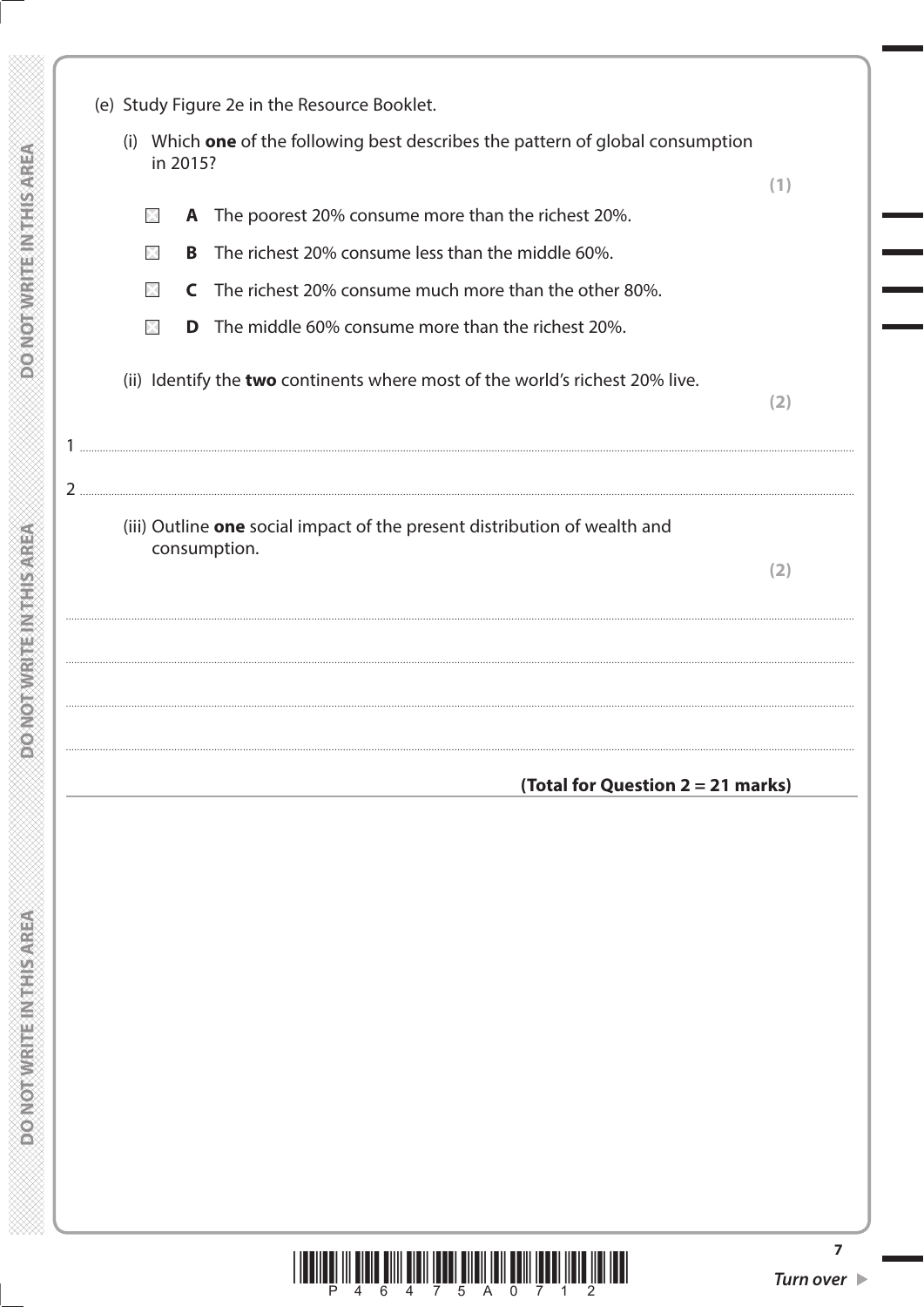DO NOT WRITE IN THIS AREA

Study Section 3 (page 7) in the Resource Booklet and answer the following questions.  $\overline{\mathbf{3}}$ (a) Define the term carrying capacity.  $(2)$ (b) Study Figures 3a and 3b. Outline the two different theories of the relationship between population growth and resources.  $(4)$  $2 \left( \frac{1}{2} \right)$ (Total for Question  $3 = 6$  marks)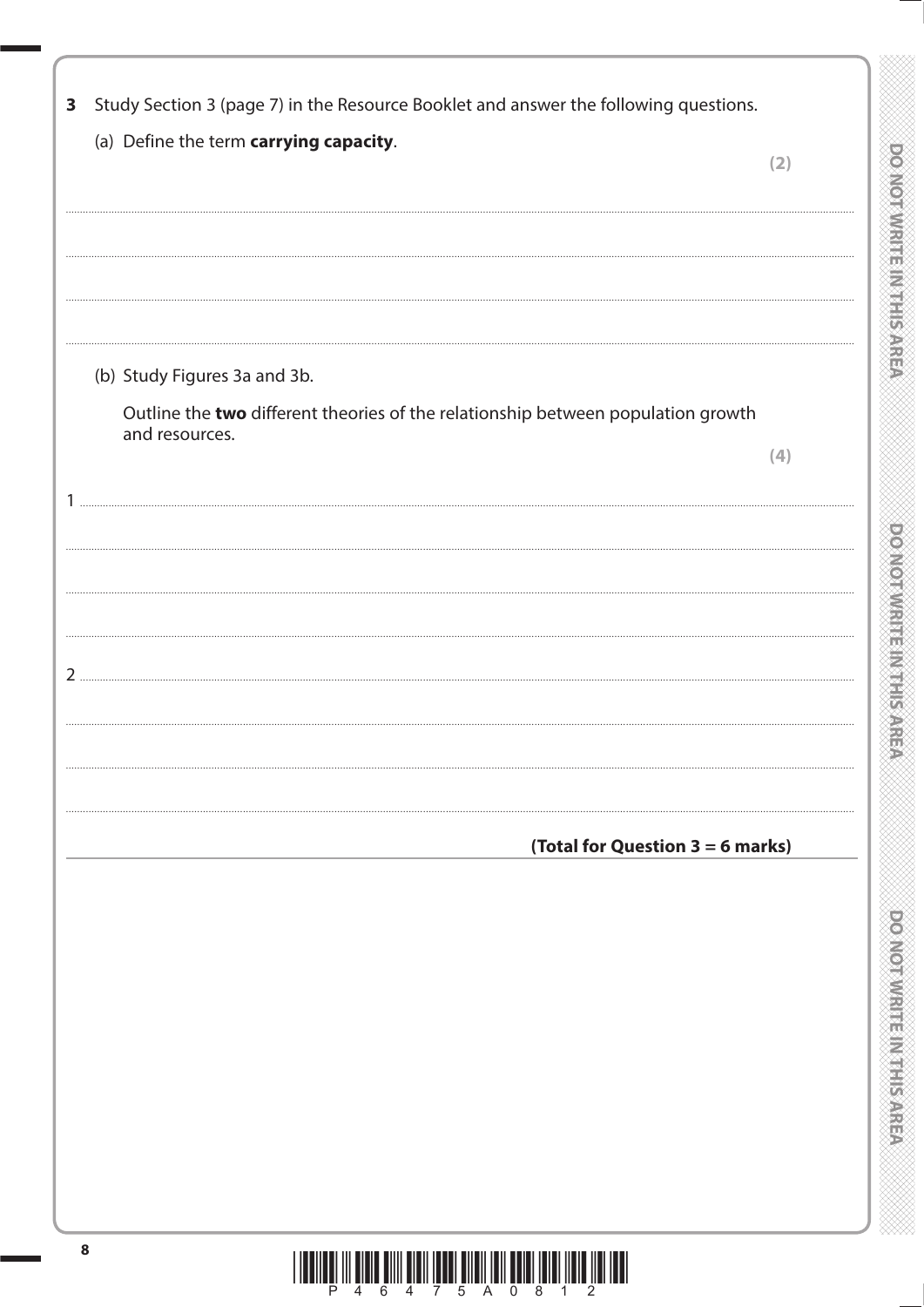| 4 |                     | Study Section 4 (page 8) in the Resource Booklet and answer the following questions.                                                  |     |
|---|---------------------|---------------------------------------------------------------------------------------------------------------------------------------|-----|
|   | (a) Study Figure 4. |                                                                                                                                       |     |
|   |                     | Which one of the following best describes the responses to the survey?                                                                | (1) |
|   | $\mathbb{R}$        | A Most people would protect the environment even if it costs jobs and<br>would pay higher prices for food and other goods.            |     |
|   | $\times$            | Most people would not protect the environment even if it costs jobs<br>B<br>and would not pay higher prices for food and other goods. |     |
|   | $\times$            | C Most people would protect the environment even if it costs jobs but<br>would not pay higher prices for food and other goods.        |     |
|   | $\times$            | Most people would not protect the environment because it costs jobs<br>D<br>but would pay higher prices for food and other goods.     |     |
|   |                     | (b) Explain why attitudes to protecting the environment vary.                                                                         | (4) |
|   |                     |                                                                                                                                       |     |
|   |                     |                                                                                                                                       |     |
|   |                     |                                                                                                                                       |     |
|   |                     |                                                                                                                                       |     |
|   |                     |                                                                                                                                       |     |
|   |                     |                                                                                                                                       |     |
|   |                     | (Total for Question $4 = 5$ marks)                                                                                                    |     |
|   |                     |                                                                                                                                       |     |
|   |                     |                                                                                                                                       |     |
|   |                     |                                                                                                                                       |     |
|   |                     |                                                                                                                                       |     |
|   |                     |                                                                                                                                       |     |
|   |                     |                                                                                                                                       |     |
|   |                     |                                                                                                                                       |     |
|   |                     |                                                                                                                                       |     |
|   |                     |                                                                                                                                       |     |

**DO NOTWATE IN THIS AREA** 

**DONOTWRITEINTHISAREA** 

**DO NOTWRITE INTHISIAREA** 



9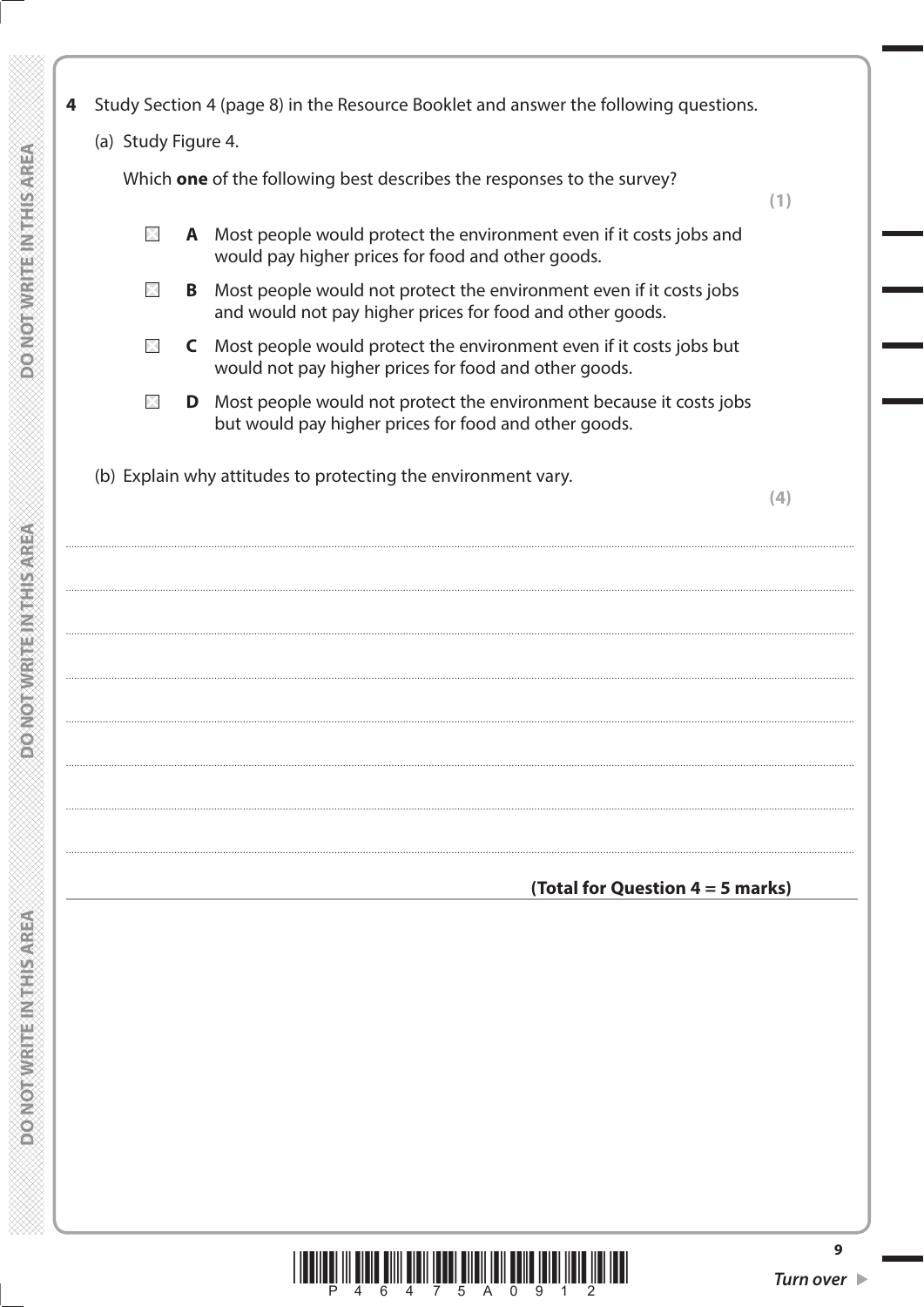|  | Spelling, punctuation and grammar will be assessed in your answer to this question. |  |  |
|--|-------------------------------------------------------------------------------------|--|--|
|  |                                                                                     |  |  |
|  |                                                                                     |  |  |
|  |                                                                                     |  |  |

Study the three options concerning the declining biodiversity of the planet.  $*5$ 

> Option 1: Biodiversity decline is mainly caused by population growth. Governments must tackle this immediately and slow down population growth, to gain some time.

Option 2: Biodiversity decline is mainly caused by economic growth. Governments must tackle this immediately and slow down economic growth, to gain some time.

Option 3: Biodiversity decline can be prevented by creating new technologies. Governments must spend much more money researching solutions despite the cost to us all.

Select one option.

Explain the advantages of this option.

Use information from the Resource Booklet and your own knowledge from Units 1 and 2 to support your answer.

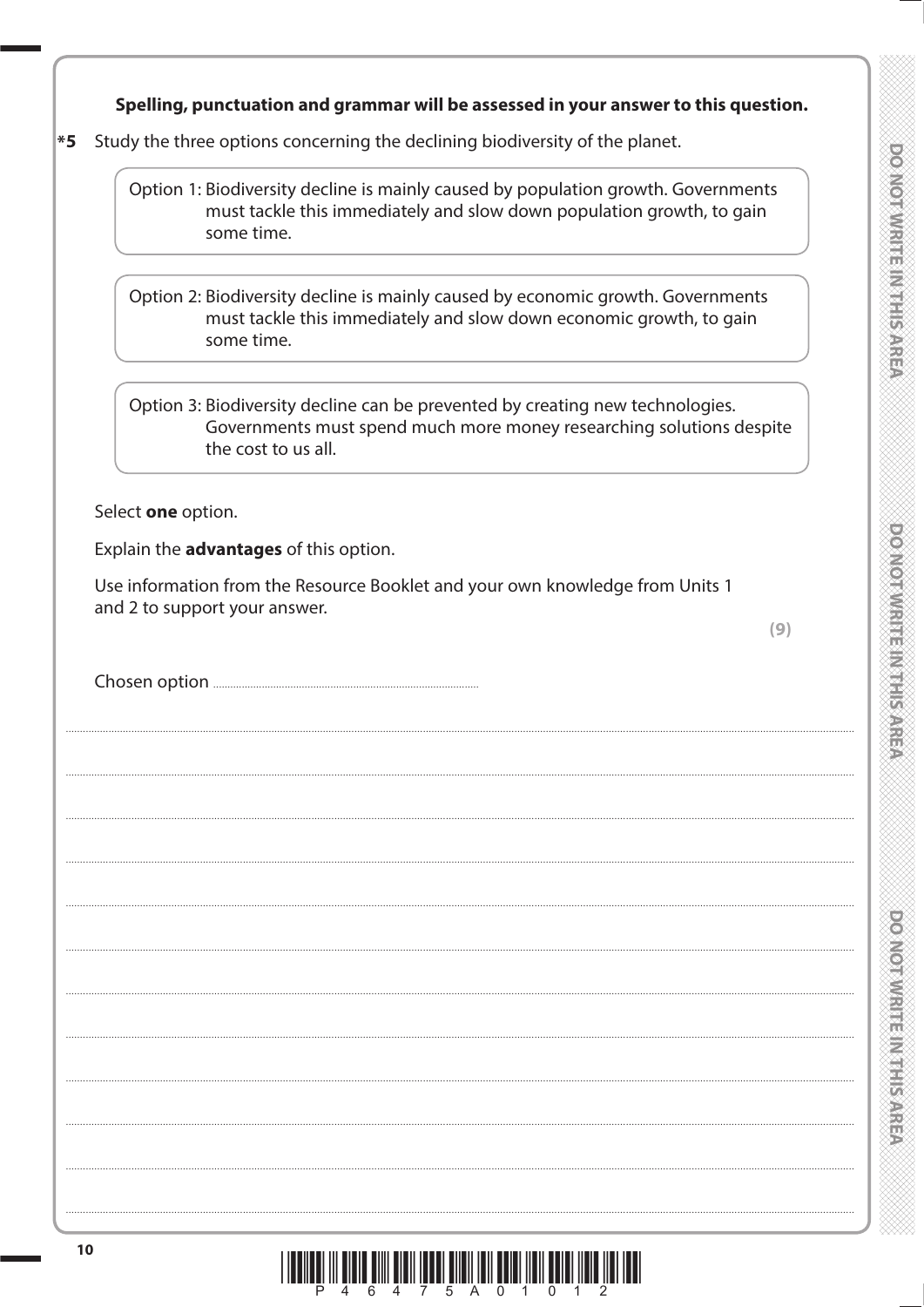| <b>AFE PARSIES IN A PARTICIPALIST</b><br><br><br><br><br><b>ABREST RENTERNATIONS</b><br><br><br><br><br><br><br><br><br>11 |                               |  |
|----------------------------------------------------------------------------------------------------------------------------|-------------------------------|--|
|                                                                                                                            |                               |  |
|                                                                                                                            |                               |  |
|                                                                                                                            |                               |  |
|                                                                                                                            |                               |  |
|                                                                                                                            |                               |  |
|                                                                                                                            |                               |  |
|                                                                                                                            |                               |  |
|                                                                                                                            |                               |  |
|                                                                                                                            |                               |  |
|                                                                                                                            |                               |  |
|                                                                                                                            |                               |  |
|                                                                                                                            |                               |  |
|                                                                                                                            |                               |  |
|                                                                                                                            |                               |  |
|                                                                                                                            |                               |  |
|                                                                                                                            |                               |  |
|                                                                                                                            |                               |  |
|                                                                                                                            |                               |  |
|                                                                                                                            |                               |  |
|                                                                                                                            |                               |  |
|                                                                                                                            |                               |  |
|                                                                                                                            |                               |  |
|                                                                                                                            |                               |  |
|                                                                                                                            |                               |  |
|                                                                                                                            |                               |  |
|                                                                                                                            |                               |  |
|                                                                                                                            |                               |  |
|                                                                                                                            |                               |  |
|                                                                                                                            |                               |  |
|                                                                                                                            |                               |  |
|                                                                                                                            |                               |  |
|                                                                                                                            |                               |  |
|                                                                                                                            |                               |  |
|                                                                                                                            |                               |  |
|                                                                                                                            |                               |  |
|                                                                                                                            |                               |  |
|                                                                                                                            |                               |  |
|                                                                                                                            |                               |  |
|                                                                                                                            |                               |  |
|                                                                                                                            |                               |  |
|                                                                                                                            |                               |  |
|                                                                                                                            |                               |  |
|                                                                                                                            |                               |  |
|                                                                                                                            |                               |  |
|                                                                                                                            |                               |  |
|                                                                                                                            |                               |  |
|                                                                                                                            |                               |  |
|                                                                                                                            |                               |  |
|                                                                                                                            |                               |  |
|                                                                                                                            |                               |  |
|                                                                                                                            |                               |  |
|                                                                                                                            |                               |  |
|                                                                                                                            |                               |  |
|                                                                                                                            |                               |  |
|                                                                                                                            |                               |  |
|                                                                                                                            |                               |  |
|                                                                                                                            |                               |  |
|                                                                                                                            |                               |  |
|                                                                                                                            |                               |  |
|                                                                                                                            |                               |  |
|                                                                                                                            |                               |  |
|                                                                                                                            |                               |  |
|                                                                                                                            |                               |  |
|                                                                                                                            |                               |  |
|                                                                                                                            |                               |  |
|                                                                                                                            |                               |  |
|                                                                                                                            |                               |  |
|                                                                                                                            |                               |  |
|                                                                                                                            |                               |  |
|                                                                                                                            |                               |  |
|                                                                                                                            |                               |  |
|                                                                                                                            |                               |  |
|                                                                                                                            |                               |  |
|                                                                                                                            |                               |  |
|                                                                                                                            |                               |  |
|                                                                                                                            |                               |  |
|                                                                                                                            |                               |  |
|                                                                                                                            |                               |  |
|                                                                                                                            |                               |  |
|                                                                                                                            |                               |  |
|                                                                                                                            |                               |  |
|                                                                                                                            |                               |  |
|                                                                                                                            |                               |  |
|                                                                                                                            |                               |  |
|                                                                                                                            |                               |  |
|                                                                                                                            |                               |  |
|                                                                                                                            |                               |  |
|                                                                                                                            |                               |  |
|                                                                                                                            |                               |  |
|                                                                                                                            |                               |  |
|                                                                                                                            |                               |  |
|                                                                                                                            |                               |  |
|                                                                                                                            |                               |  |
|                                                                                                                            |                               |  |
|                                                                                                                            |                               |  |
|                                                                                                                            |                               |  |
|                                                                                                                            |                               |  |
|                                                                                                                            |                               |  |
|                                                                                                                            |                               |  |
|                                                                                                                            |                               |  |
|                                                                                                                            | <b>POINOT WRITEINSKISAREA</b> |  |
|                                                                                                                            |                               |  |
|                                                                                                                            |                               |  |
|                                                                                                                            |                               |  |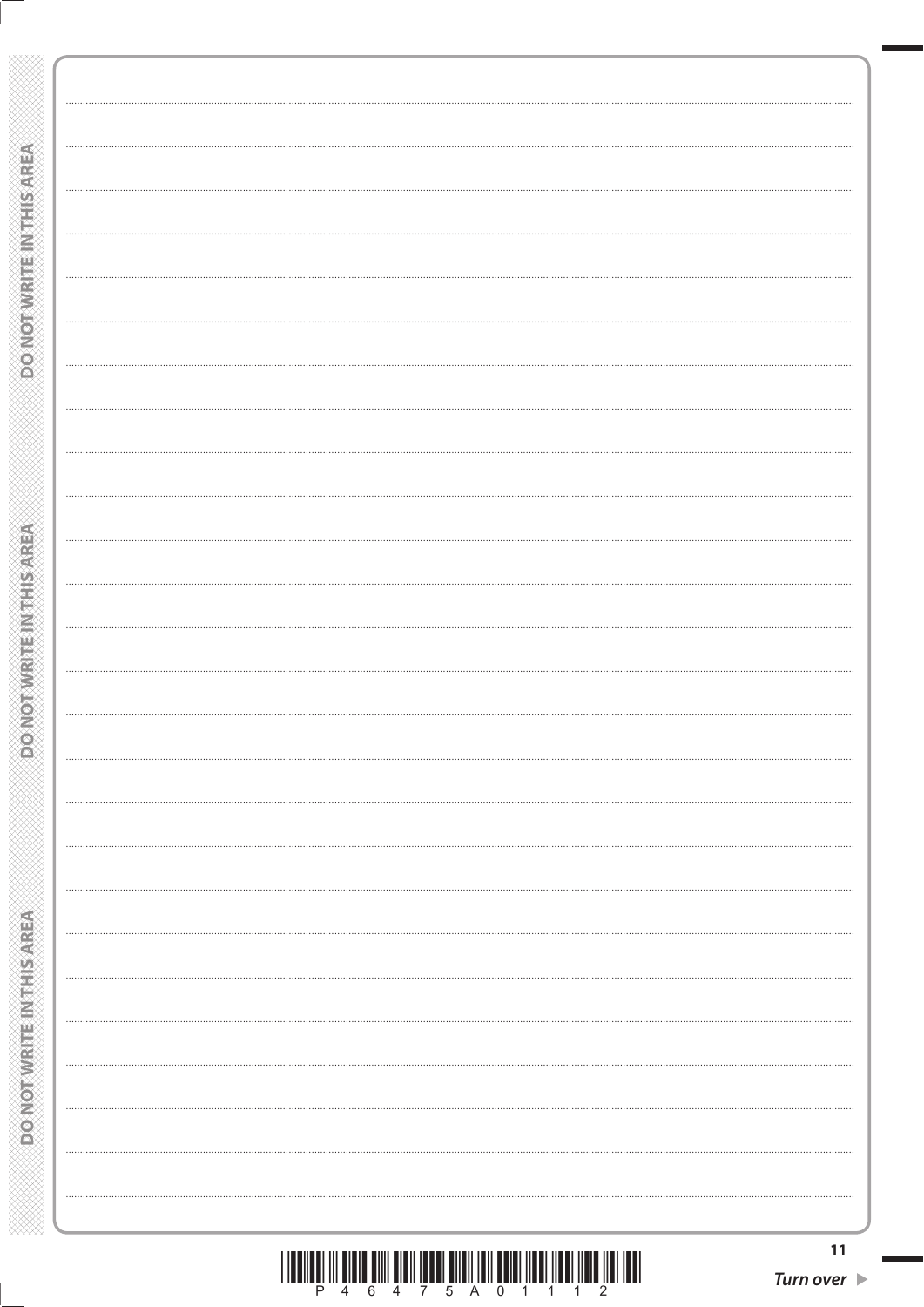|   |   |    |   |   |  | l         |
|---|---|----|---|---|--|-----------|
|   |   |    |   |   |  |           |
|   |   |    |   |   |  |           |
| ۱ |   |    |   |   |  |           |
|   |   |    |   |   |  |           |
| í |   |    |   |   |  | ׇ֠֕֡      |
|   |   |    |   |   |  |           |
|   |   |    |   |   |  | l         |
|   |   |    |   |   |  | i         |
|   |   |    |   | l |  |           |
|   | ⇔ |    |   |   |  | l         |
|   |   |    |   |   |  |           |
|   |   |    |   |   |  |           |
| j | ë |    |   |   |  |           |
|   |   |    |   |   |  |           |
| į |   |    |   |   |  |           |
|   |   |    |   |   |  |           |
|   | m |    |   |   |  |           |
| ø |   |    |   |   |  |           |
|   | ≚ |    |   |   |  |           |
|   |   |    |   |   |  | ֚֚֡       |
|   | ۵ |    |   |   |  | Ş         |
|   |   |    |   |   |  |           |
|   |   |    |   |   |  |           |
|   |   |    |   |   |  | ֦         |
|   |   |    |   |   |  |           |
| ï |   |    |   |   |  |           |
|   |   |    |   |   |  |           |
|   | Ž |    |   |   |  | ֠         |
|   |   |    |   |   |  |           |
|   |   |    |   |   |  |           |
|   |   |    |   |   |  |           |
|   |   | ٧  |   |   |  |           |
|   |   |    |   |   |  |           |
|   | š |    |   |   |  |           |
|   |   |    |   |   |  |           |
|   | á |    | ı |   |  |           |
| î |   |    |   | ı |  | ׇ֠֕֡      |
|   |   |    |   |   |  | ì         |
| ŧ |   |    |   |   |  |           |
|   |   |    |   |   |  |           |
|   |   |    |   |   |  | ֡֡֡֡֡֡֡֡֡ |
| Ĵ |   |    |   |   |  |           |
|   |   |    |   |   |  |           |
|   |   |    |   |   |  |           |
|   |   | ي≚ |   |   |  |           |
| j |   |    |   |   |  |           |
|   |   |    |   |   |  |           |
|   |   | ó. | ۱ |   |  |           |
|   |   |    |   |   |  |           |
|   | Þ |    |   |   |  |           |
|   |   |    |   |   |  |           |
|   |   |    |   |   |  |           |
|   |   |    |   |   |  |           |
|   |   |    |   |   |  |           |
|   |   |    |   |   |  |           |
|   |   |    |   |   |  |           |

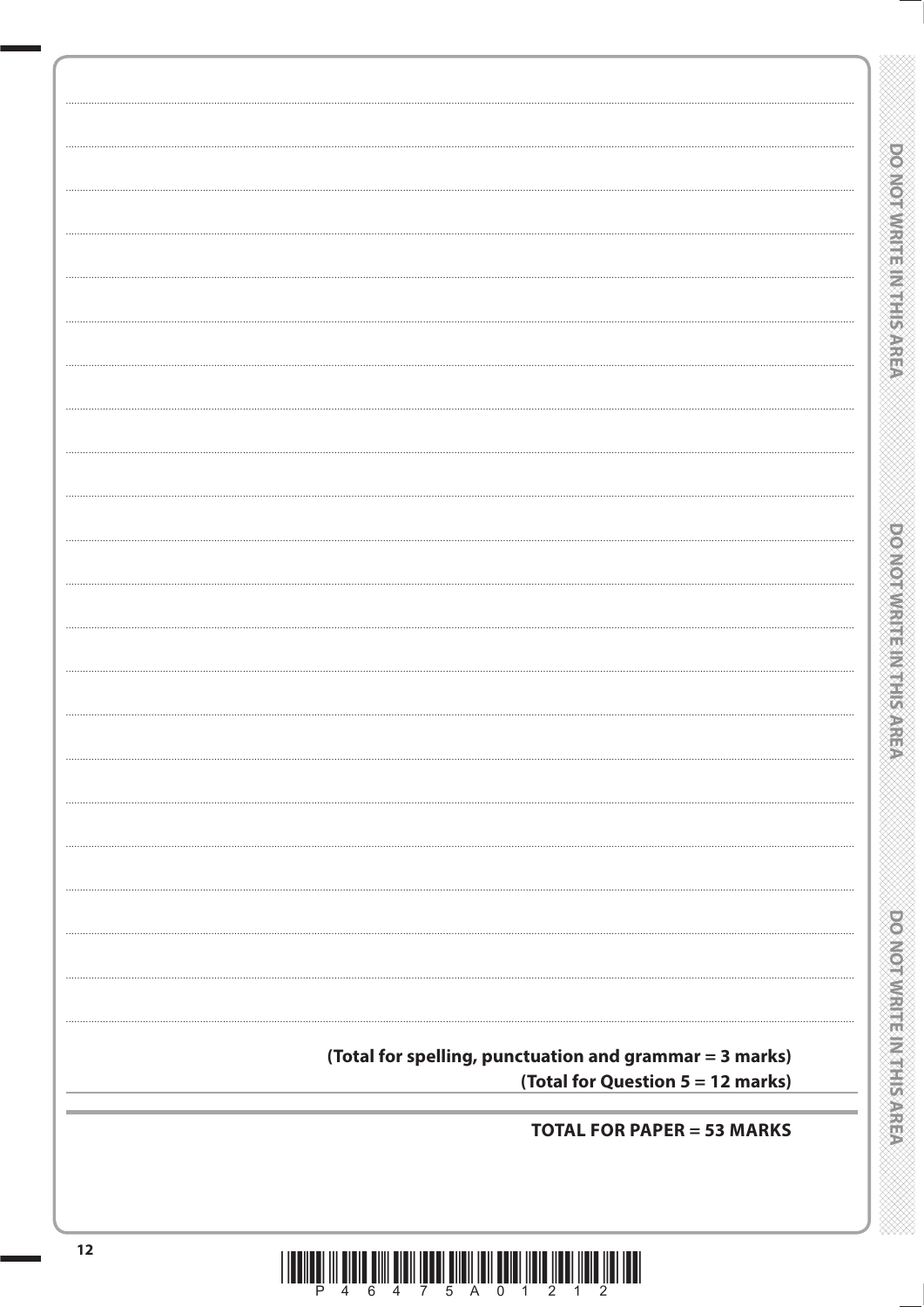# Paper Reference **Pearson Edexcel GCSE Do not return the Resource Booklet with the question paper. 5GB3F/01 5GB3H/01** Friday 17 June 2016 – Afternoon **Resource Booklet Geography B Unit 3: Making Geographical Decisions**

## **Instructions**

- **•** Read the information on the problem on page 2 first.
- **•** You are advised not to write for the first 30 minutes, read and make pencil notes only during this time.
- **•** When reading, make links with other topics you have studied in Unit 1 (eg Water World and Changing Climate) and Unit 2 (eg Population Dynamics and Development Dilemmas).





**Turn over** 

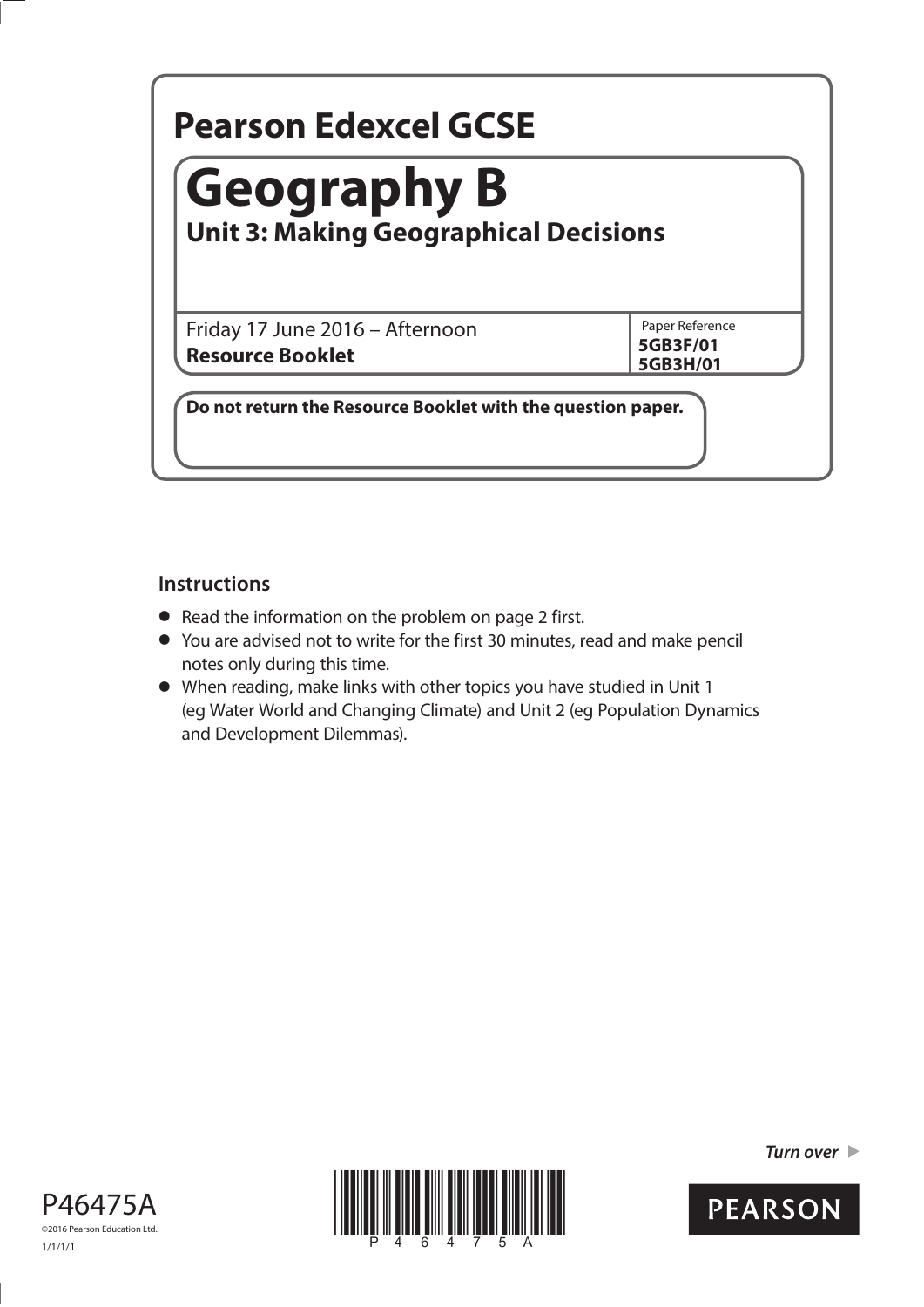## **INTRODUCTION TO THE PROBLEM**

#### **The problem**

The rapid extinction of plant and animal species poses a threat to the human race.

How can we deal with this?

- Some people believe that we must control population growth.
- Others think we need to control economic growth and reduce inequalities.
- Another view is that technology will solve the problem.

#### **Section 1 – The health of global ecosystems**

- **•** There are about 1.5 million species of plants and animals on Earth.
- **•** The number and variety of these plants and animals, from bacteria to more complex organisms, is known as biodiversity.
- **•** Extinction of a species is usually a natural result of evolution as plants and animals change and adapt to changing environments.
- **•** Current rates of extinction are at least 100 times faster than the natural rate.
- **•** In the past, long before humans evolved, there were five major periods when extinction rates were very high, known as 'extinction events'.
- **•** Some scientists regard the present period of Earth history as a sixth 'extinction event', thought to be caused by human activity.
- **•** The rate of species loss is as high as 30,000 a year, faster than anything before in the history of the planet (see Figure 1a).
- **•** Many of these plants and animals are vital for the sustainability of the global ecosystems on which we depend.



**The percentage (%) of plant and animal species that are endangered**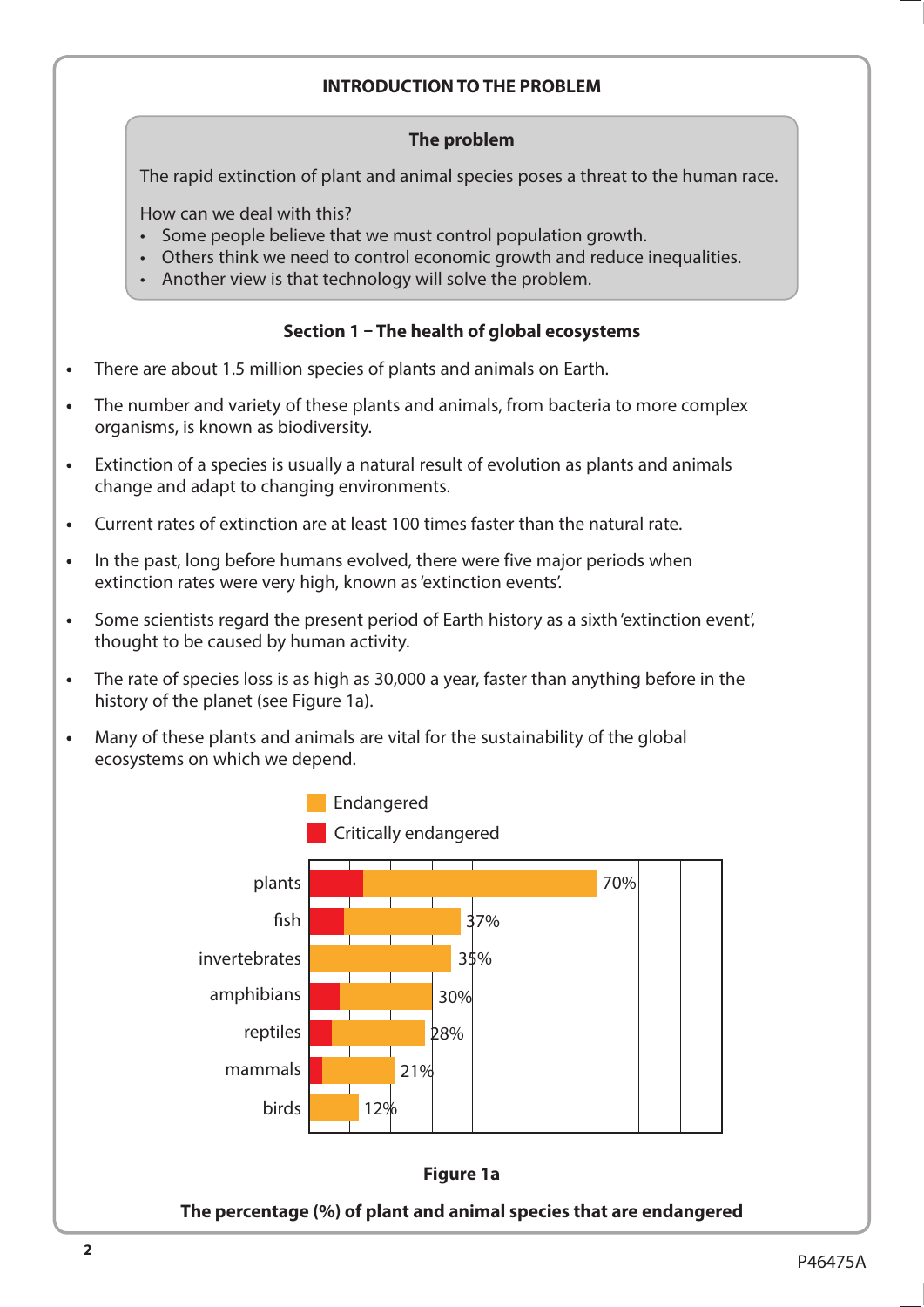- **•** A decline in biodiversity threatens human survival because of our dependence on a complex food web.
- **•** An example of this is the decline in the number of bees, which pollinate important food crops.
- **•** Biodiversity varies from place to place and environmental groups have identified 34 parts of the world that are especially important 'hotspots' (see Figure 1b).
- **•** These areas cover only 2.3% of the Earth's land surface but contain about 50% of all plant species and over 40% of all animal species.



**Figure 1b Global 'hotspots' of biodiversity**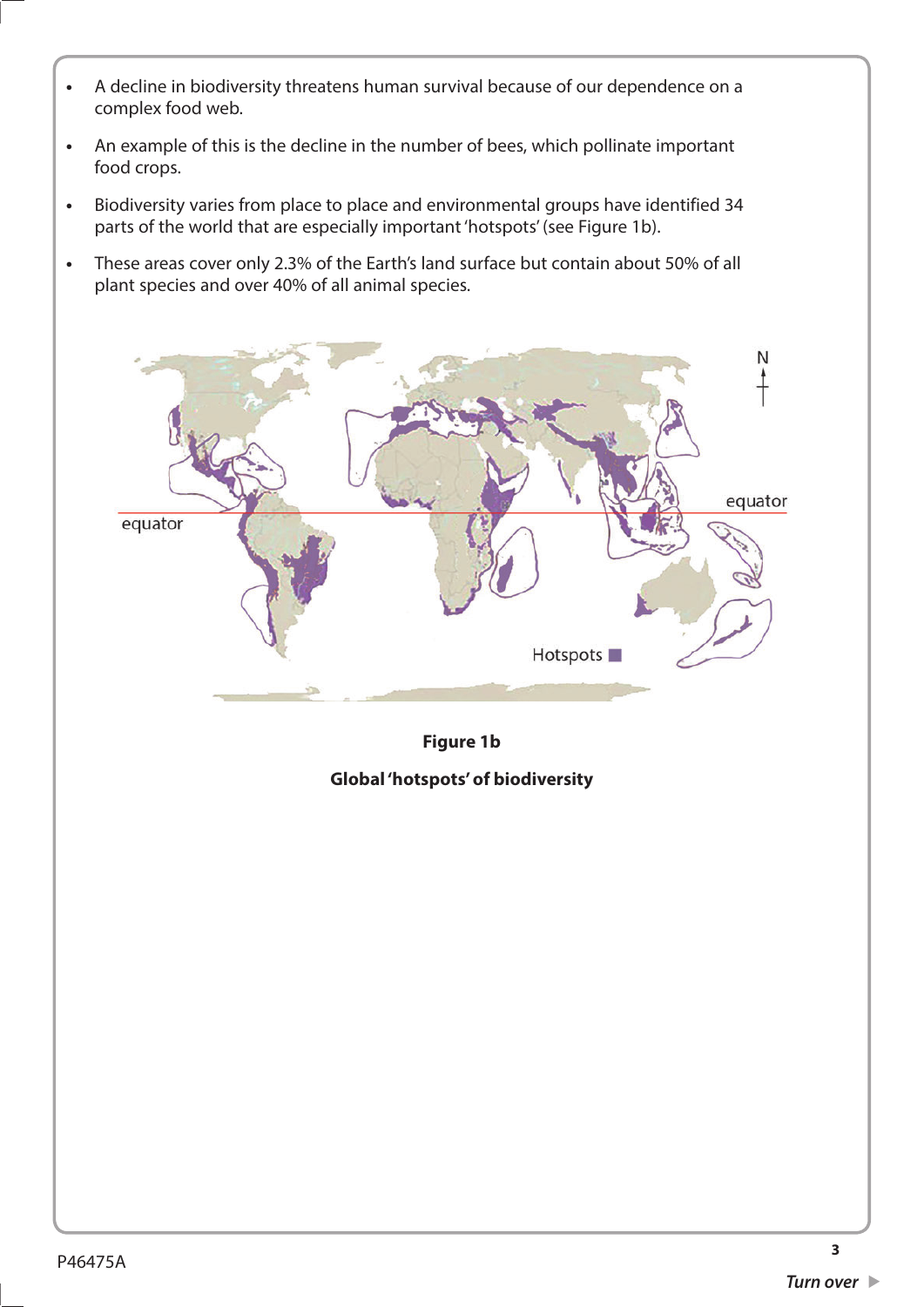## **Section 2 – The basic causes of declining biodiversity.**

### **Population growth**

- **•** Increases in fishing and the amount of land used for agriculture are often blamed on an increasing global population.
- **•** About 50% of the planet's natural habitats have been cleared for human use, mostly for agriculture, and another 0.5% to 1.5% is being cleared each year.
- **•** In many parts of the world humans have introduced species that are not native to the area.
- **•** This has led to the extinction of native plants and animals because they cannot compete with the new arrivals.
- **•** Some species have been hunted to extinction.



**•** Many scientists believe that climate change will speed up the rate of species decline.



**Causes of animal extinctions since 1600**

**•** The United Nations (UN) has three projections of future population growth that vary according to different forecasts of changes in birth rates and death rates (see Figure 2b).





**Global population changes 1800–2015, and projections until 2060**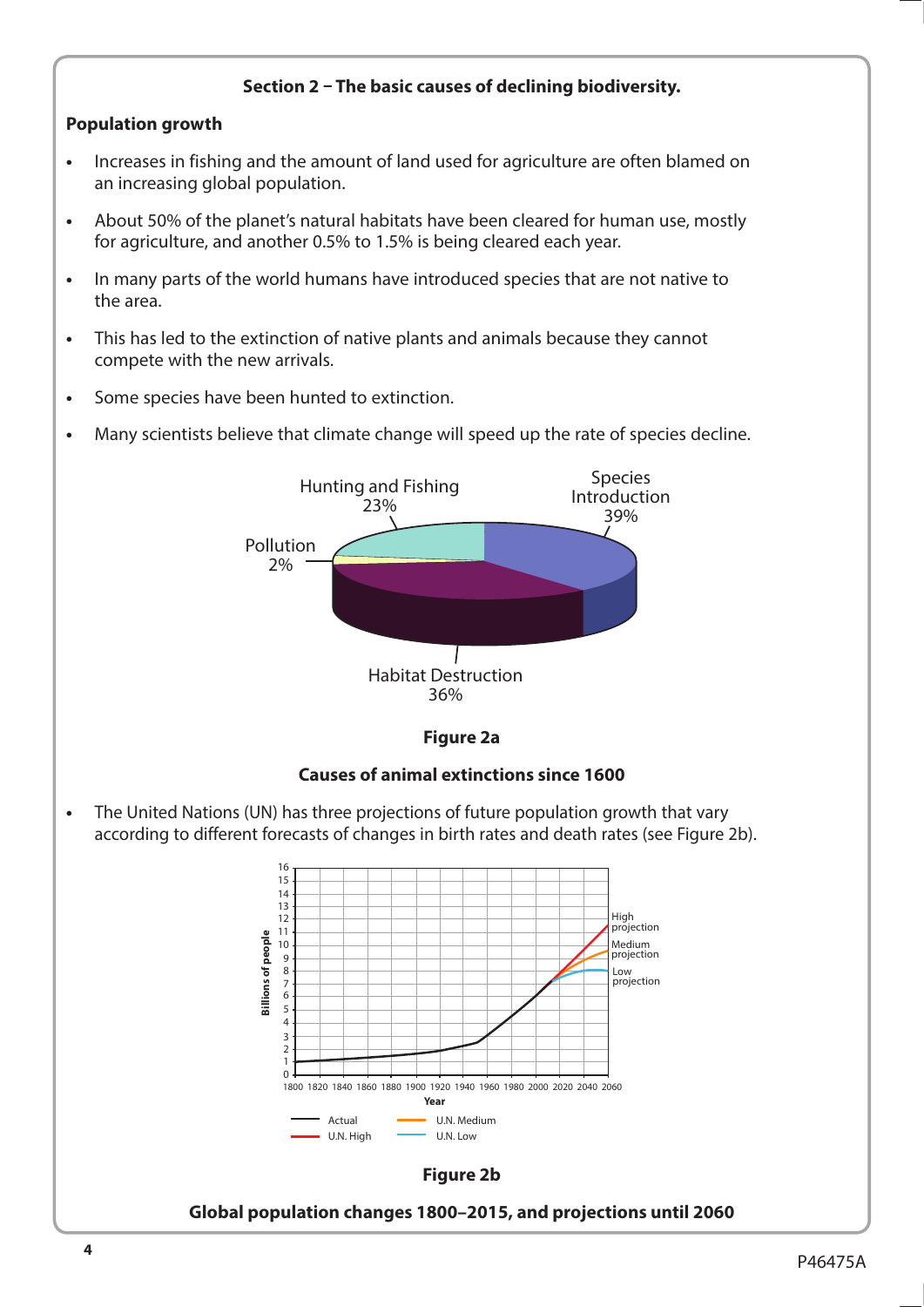**•** Some parts of the world will experience much higher rates of population growth than others (see Figure 2c).



**Figure 2c**

## **Projected percentage changes in population 2015–2060**

- An increasing amount of land, much of it in biodiversity 'hotspots' in the developing world, is being bought by transnational corporations (TNCs) to grow crops for a global market of agricultural products.
- Local rural populations are often forced to move either to new areas, where they clear forest to farm, or to the rapidly growing cities.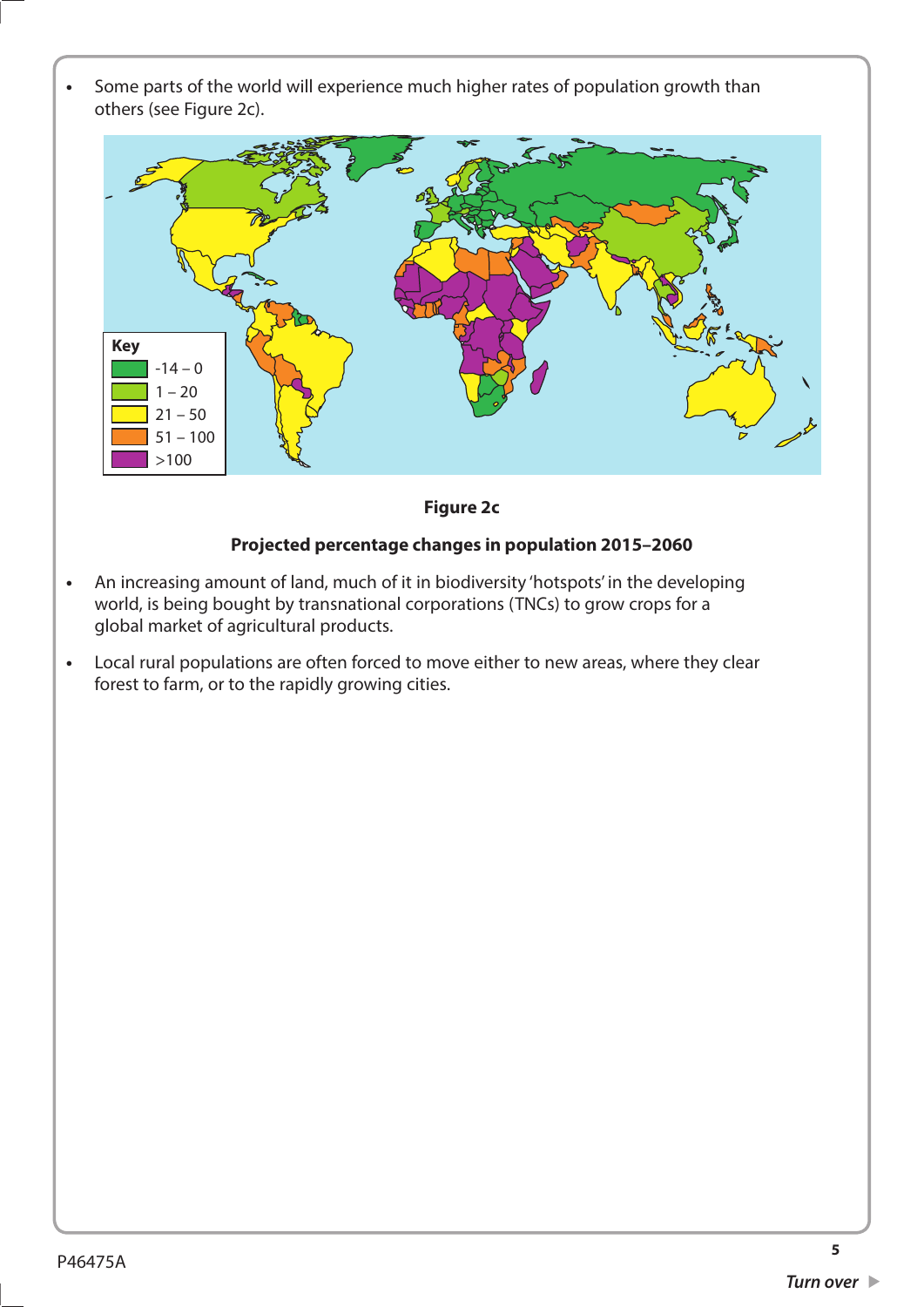### **Economic growth**

- The faster economies grow, the more resources they consume; for example, the Chinese are opening at least one new coal-fired power station every week to fuel their growing economy.
- Economic growth is predicted to continue (see Figure 2d).
- Every government in the world wants faster economic growth.

|                         |           | Past —    |           | $\rightarrow$ Predicted |           |  |  |
|-------------------------|-----------|-----------|-----------|-------------------------|-----------|--|--|
|                         | 1961-1980 | 1981-2000 | 2001-2020 | 2021-2040               | 2041-2060 |  |  |
| World                   | 4.2       | 2.9       | 2.0       | 1.5                     | 1.1       |  |  |
| Developed<br>Countries  | 4.1       | 2.7       | 1.3       | 1.3                     | 1.0       |  |  |
| Developing<br>Countries | 5.3       | 3.6       | 2.6       | 1.8                     | 1.3       |  |  |

#### **Figure 2d**

#### **Past and predicted growth rates of Gross Domestic Product (GDP, % average per year)**

- The richest 1% of the global population own over 80% of global wealth.
- The vast majority of the richest 20% live in the developed world.
- The richest also consume by far the most (see Figure 2e).
- Some argue that the richest 1%, through their talent and enterprise, create jobs and opportunities for the rest.

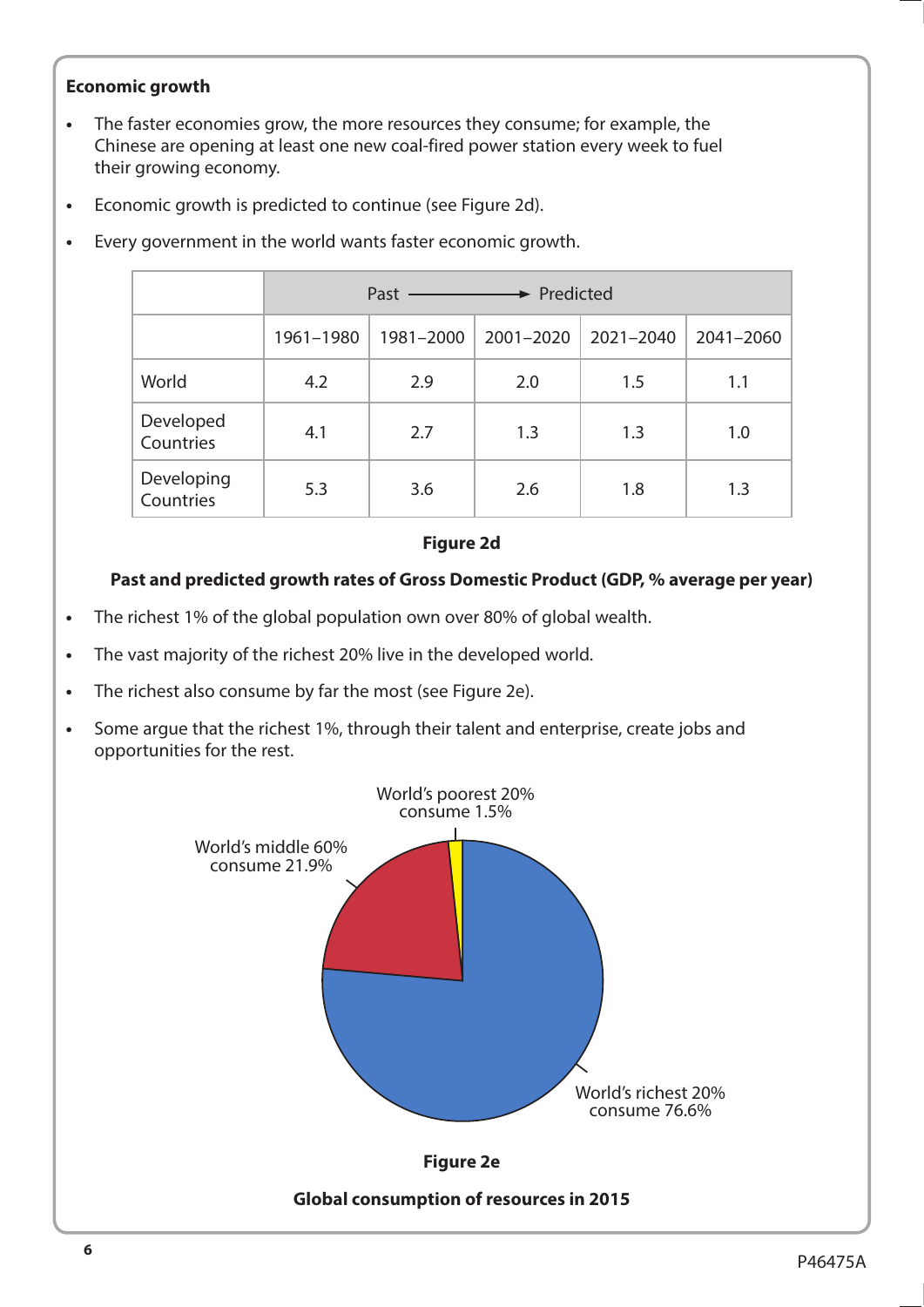

**•** As we get closer to the carrying capacity we invent new technologies that solve the problem.

**7**